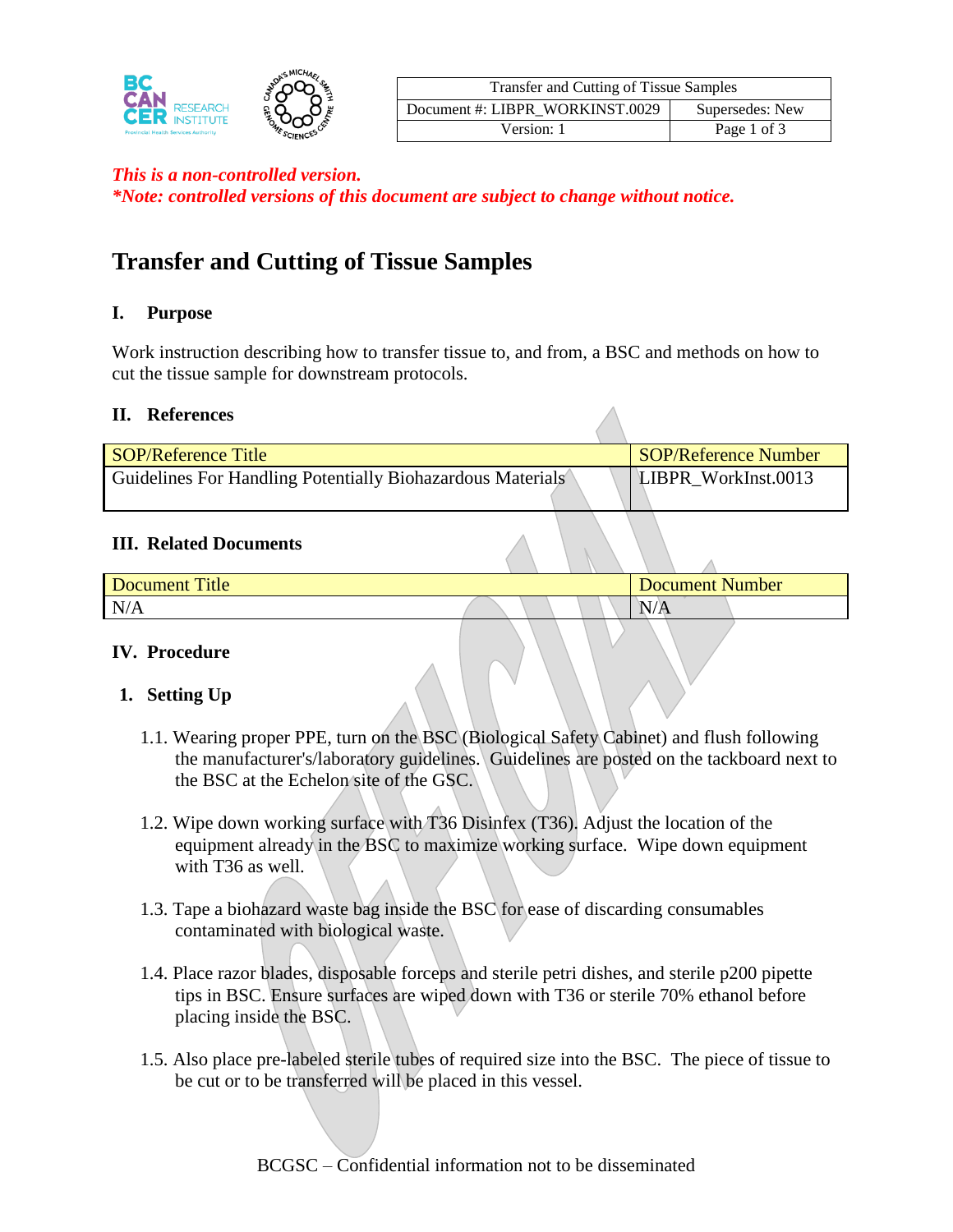

## *This is a non-controlled version.*

*\*Note: controlled versions of this document are subject to change without notice.*

- 1.6. If samples are extremely sensitive or precious, a metal plate can be cooled on dry ice prior to transferring the samples to the BSC. Use the cooled metal plate as a work surface in the BSC to cut or transfer samples.
- 1.7. Place an easily accessible box of Kimwipes outside the hood.

## **2. Transferring Tissue**

- 2.1. Wearing proper PPE, fill the bottom of a styrofoam box with dry ice.
- 2.2. Transfer samples from the -80°C freezer to the styrofoam box. Ensure sample vessels are submerged in the dry ice and the sample is covered.
- 2.3. Remove PPE.
- 2.3. Close the lid of the box and carry to the BSC (Biological Safety Cabinet) already set up.

# **3. Cutting Tissue**

- 3.1. Wearing appropriate PPE, wipe down work area again in the BSC.
- 3.2. Ensure that the styrofoam box, filled with dry ice and samples, is within arm's reach as well as all equipment and consumables in the BSC.
- 3.3. As noted in Step 1.6., place a chilled metal plate inside the BSC as a work surface for extremely sensitive samples. This will also provide additional temperature control for those samples that are difficult to work with and to cut.
- 3.4. Place a clean petri dish onto the work surface. Use only 1 petri dish per sample. Discard dish in biohazard waste after use. Change gloves after the discard.
- 3.5. Double glove if required.
- 3.6. Carefully remove sample from styrofoam box into the BSC. Observe the sample to determine whether it is: -adhered to the side of the vessel -tissue/fluid is very close or touching the outer and upper

parameter of the tube

3.7. If the tissue has adhered to the side of the tube, gently tap the tube on the work surface to displace it.